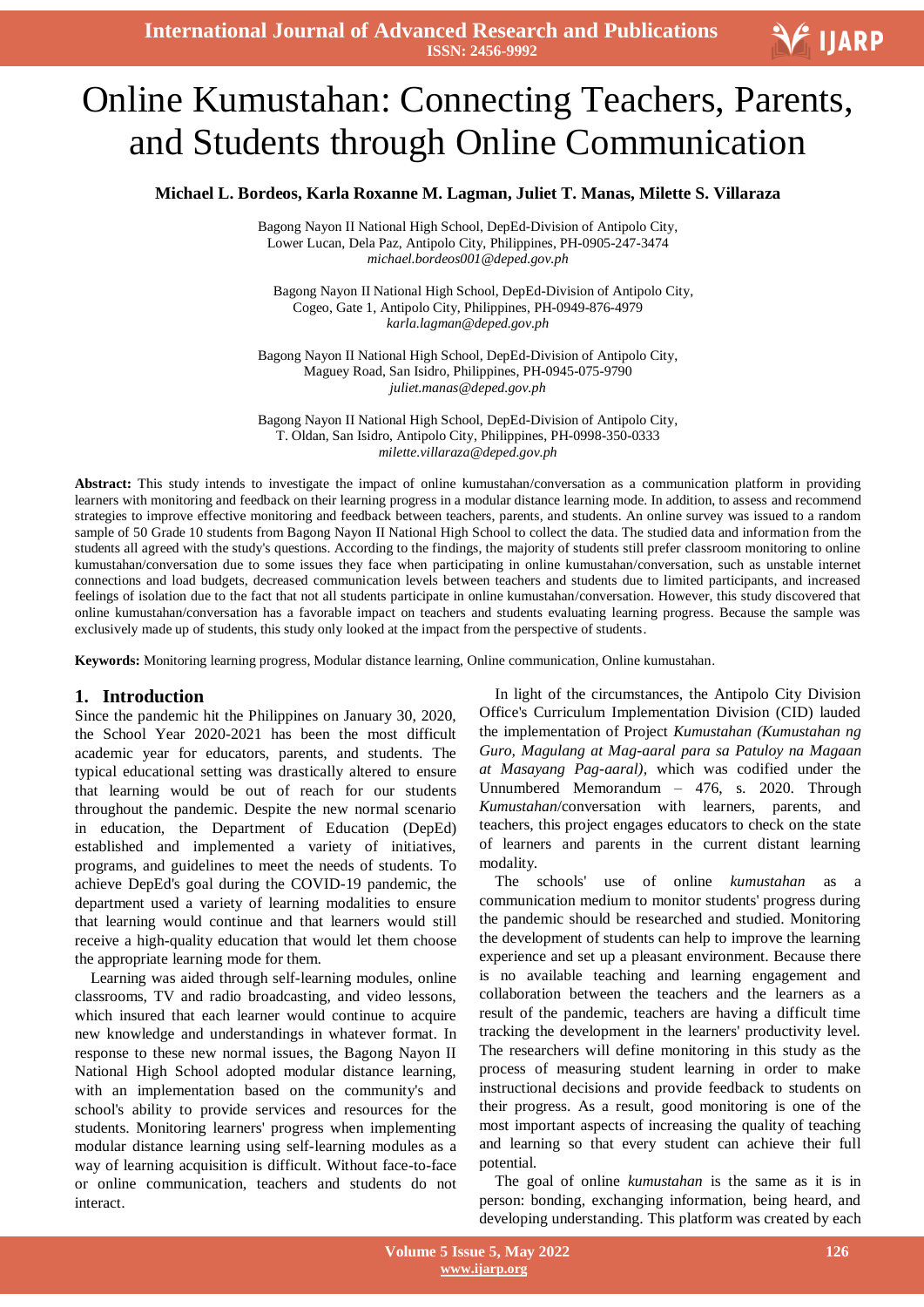institution to reach out to students electronically. Its goal was to address these issues and, with the support of their teachers, maybe alleviate the students' worries. Most significantly, to verify and monitor the status of learners and parents who choose modular distance learning as a means of delivery for their education. Fostering a feeling of community among online *kumustahan* students will enrich their learning experience. It can keep them engaged and motivated by reassuring them that they are not alone in the difficulties brought on by the pandemic. Teachers connect with students in a variety of ways, including face-to-face and online *kumustahan,* by delivering support, caring, and understanding in order to build a good relationship.

Online communication with students, on the other hand, necessitates a robust internet connection and more planning than traditional sharing. Because it can't exhibit body language, an online *kumustahan* can't have a close friend relationship. In a face-to-face context, teachers have the advantage of linking themselves and expressing all of the messages they wish to rely on to their students in an infinite manner. Teachers, on the other hand, do not have the advantage of employing body language and facial expression to connect and express messages in an online *kumustahan*. Teachers must decide how to construct timely and appropriate tracking and entrust feedback successfully with their online students due to a lack of communication skills in the context of endowing effective monitoring within online environments.

The study's goal is to see if online *kumustahan* has a negative impact on learners' monitoring and feedback on their learning progress, as well as if online *kumustahan*  during the COVID-19 pandemic has an impact on students' well-being. The study also intends to analyze and offer strategies to improve effective monitoring and feedbacking between Bagong Nayon II National High School teachers, parents, and students via online *kumustahan.* Because most students, parents, and teachers are unfamiliar with the transition to online *kumustahan,* there is a lot of interest in this topic as they go through the process.

## **2. Literature Review**

Keeping track of each student's progress during the pandemic can be difficult. It is simple for a teacher to ask a question to the entire class, but this is not an effective technique for determining individual students' progress [1], especially in a modular distance learning environment where physical interaction is impossible. As a result, teachers must adapt quickly to new situations, such as daily chores, obligations, and accountability. In this critical situation, teachers should develop new alternatives and techniques to monitor students' development amid the COVID crisis.

As educators, we are well aware that there are some successful and failing students in practically every class. There are a variety of approaches that may be used to lower the number of failing students. Monitoring learning progress is one of the strategies that can be used to determine whether or not a student will pass [2]. However, as the pandemic spread, online *kumustahan* was implemented, making it easy to communicate with students and monitor their progress. However, according to the Unnumbered Memorandum – 476, s. 2020, only three students will be a part of the online

 *kumustahan*. Some of the unsuccessful or at-risk learners were unable to engage in the online *kumustahan* as a result of this.

V IJARP

Moreover, one of the most challenging tasks for teachers during this pandemic is to track each student's development so that their needs and obstacles may be identified and used to improve learning tactics [3]. To avoid this situation, teachers used a variety of interventions to ensure that all students had the best chance to learn and grow from this key event. Teachers, on the other hand, used various methods to monitor students' learning progress and provide them with real feedback on their learning, which can be used as an early warning system to alert students throughout the learning process. Students will be monitored utilizing a variety of platforms, including google forms, messenger, phone calls, text messaging, and virtual meetings, to ensure that their input is captured and appropriate solutions are provided. It will assist teachers in collecting various comments from all students in order to identify the majority of their concerns. Simultaneously, knowing a student's development allows teachers to enhance their teaching techniques. As a result, the number of failing learners will drop while the number of successful learners would increase.

Co M et al. [4] found ten studies that assessed students' feedback on using any online platform. The majority of comments were positive, with the most popular benefits of any online platform being flexibility, efficiency, greater motivation, and better viewing angles. Four studies found that adopting an online platform has drawbacks, including a lack of human touch with the teacher, a poor network, and a reduction in student attentiveness.

Monitoring and feedbacking are important components of scaffolding for learning, according to Cavalcanti, Barbosa, Carvalho, Freitas, Tsai, Gaevi, and Mello [5]. Monitoring reveals how learners are assisting one other in accomplishing learning goals and increasing self-regulation abilities. Because teachers and students are geographically and physically separated in online courses, monitoring and feedback become much more important. In this setting, monitoring and feedbacking enable teachers to tailor learning content to the requirements of their students.

This refers to the knowledge, skills, and dispositions required to interpret data in monitoring and feedback and utilize it to improve teachers' jobs and students' learning. Teachers have been regarded as critical frontlines in facilitating and promoting appropriate monitoring and feedbacking of learners' progress in order to promote larger attempts to improve student learning outcomes during this pandemic. Monitoring and providing feedback on students' progress is a technique for improving academic performance as well as a core obligation for the workplace and lifelong learning. This online *kumustahan,* given its relevance and complexity, requires further attention to address the problem of monitoring and conveying students' progress in a modular distance learning setting. We place our students at the center of all we do.

## **3. Research Method**

Due to the COVID-19 pandemic, this is a quantitative research study using a semi-structured online survey. Rather than handing out physical copies to students in the classroom, the researchers used a descriptive research design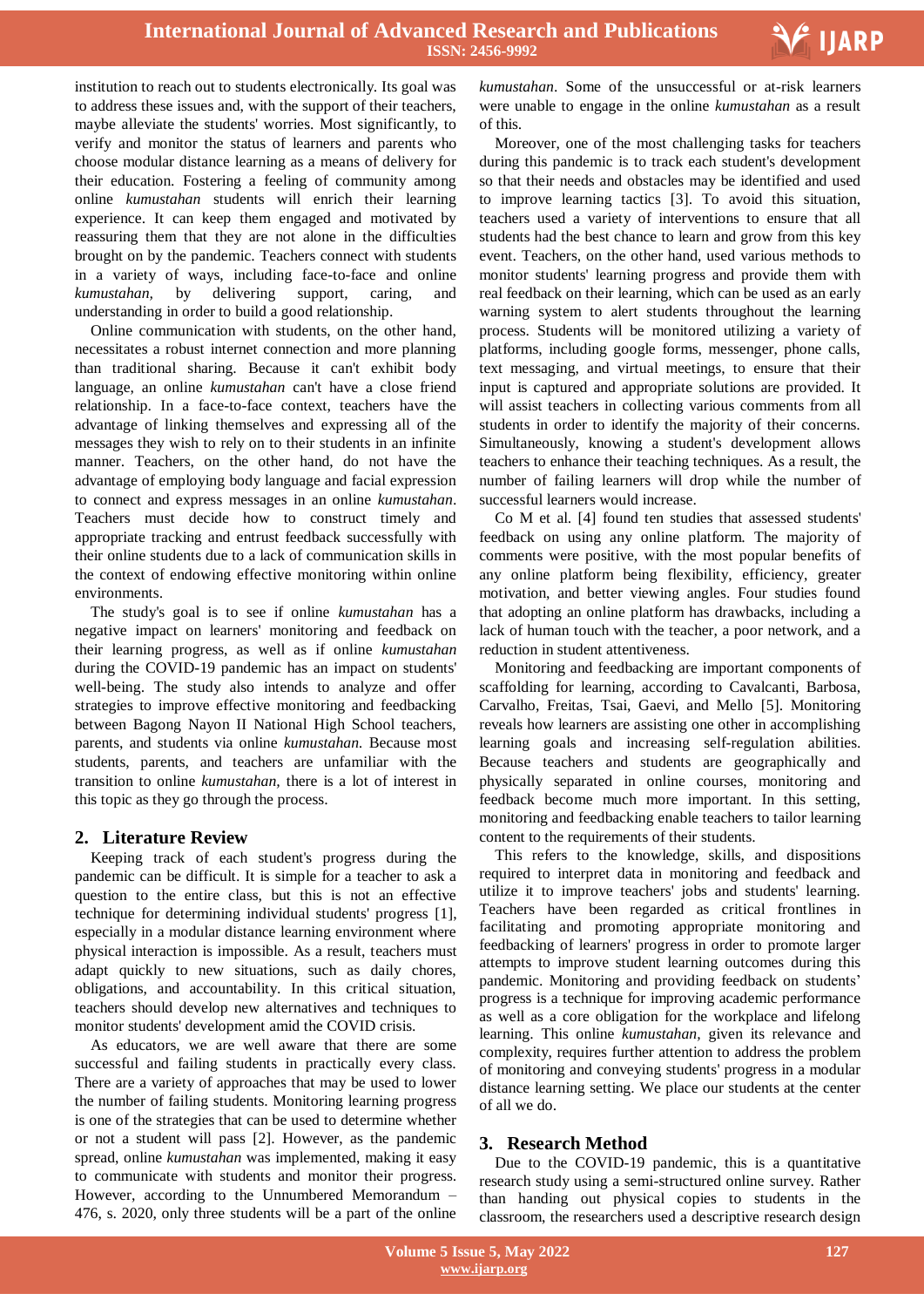**International Journal of Advanced Research and Publications ISSN: 2456-9992**

**V** IJARP

with a semi-structured online survey to collect data on online *kumustahan* for monitoring and providing comments on students' progress. A descriptive research study, according to Kramer [6], tries to gain acquaintance with a phenomenon or gain new insights. The researchers will observe, describe, investigate, and analyze characteristics in order to build new information in areas where the past study has been missing or incomplete.

The researchers, on the other hand, used a descriptive survey because it gives an accurate depiction or account of the qualities of a specific individual, situation, or groups, such as behavior, opinions, talents, beliefs, and knowledge. This design was chosen because it entails acquiring information about events, then organizing, tabulating, displaying, and summarizing the information gathered [7]. It frequently uses visual aids such as graphs and charts to help the reader grasp the data distribution.

On the other hand, Shukla [8] defined a study's population as a collection or grouping of all the units to whom the research findings will be applied. The population can be defined as the targeted community or group of people participating or picked by the researchers for their study, according to the definition.

As a result, the sample population for this study was 50 Grade 10 students from Bagong Nayon II National High School in the Division of Antipolo City for the school year 2021-2022. It's safe to assume that they're representative of the entire population. The researchers used the simple random sample approach as the sampling methodology in this study since it is the most basic and convenient. The term "simple random sample" refers to the fact that every instance in the population has an equal chance of being included in the sample [9]. By exercising direct control over the selection of units, the lottery approach is used to pull samples from the public, preventing the researchers from being the result.

The researchers, on the other hand, were able to obtain the necessary clearance from the principal's office. The researchers carried out the investigation to completion after the permit was obtained.

Meanwhile, data was entered in Google forms, and students' replies were collected in an Excel spreadsheet. The mean, standard deviation, and percentages of replies were displayed in graphs, charts, and tables, as were descriptive statistics of the survey results. Answers to open-ended questions were collated and analyzed for common themes, and the researchers utilized a content analysis approach to analyze this qualitative data. Coding narratives based on emergent themes or conceptual categories will be the key analytical stage in the content analysis [10].

## **4. Findings and Discussion**

The data from the online survey "Online *Kumustahan*: Connecting Teachers, Parents, and Students Through Online Communication," which was delivered to Bagong Nayon II National High School students, is analyzed in this part. Pie charts, figures, and tables will be used to illustrate the data. In addition, the examined data will be discussed in this area, as well as if the data agrees with the research questions.

"How happy are you with taking your online *kumustahan*?" is one question linked to the study's theme. "Of the 50 Grade 10 students, 10 were "Very Happy" (20%), 30 were "Happy" (60%), and 10 were "Unhappy" (20%).



*Figure 1. "How happy are you with taking your online kumustahan?"*

With a total of 30 out of 50 students responding to the survey, the majority of students were "happy" with their online *kumustahan* (60%).

"Which do you like to take, classroom or online *kumustahan*?" is followed. "Of the 50 students, 32 (64%) chose classroom *kumustahan*, while 18 preferred online *kumustahan* (36%).



*Figure 2. "Which do you like to take, classroom or online kumustahan?"*

The majority of students who responded to the survey favored Classroom, with 32 out of 50 (64%) choosing it (Table 1).

*Table 1. Kumustahan viewpoints from students who favor the classroom vs. students who prefer the online.*

| classroom vs. students who prefer the online.                                                                                                                                                                                                                                                                                                                                                                                                                                                                   |                                                                                                                                                                 |  |  |
|-----------------------------------------------------------------------------------------------------------------------------------------------------------------------------------------------------------------------------------------------------------------------------------------------------------------------------------------------------------------------------------------------------------------------------------------------------------------------------------------------------------------|-----------------------------------------------------------------------------------------------------------------------------------------------------------------|--|--|
| Students who prefer classroom<br>kumustahan' opinions                                                                                                                                                                                                                                                                                                                                                                                                                                                           | Students who prefer online<br>kumustahan' opinions                                                                                                              |  |  |
| "When monitoring<br>in<br>a<br>classroom, things are a little<br>different. If I make progress in my<br>studies, I feel inspired."<br>"Because I want to meet my<br>classmates and adviser, and I<br>believe that <i>kumustahan</i> should<br>take place in the classroom so that<br>we may get to know each other."<br>"In the classroom, because not<br>everyone has access to WI-FI or<br>electronic devices. As a result, I<br>prefer classroom instruction<br><sub>or</sub><br>face-to-face consultation." | "Many students are unable to<br>attend an online kumustahan, and<br>actual communication is superior.<br>However, we are currently dealing<br>with a pandemic." |  |  |

"How has your concept of offering feedback and monitoring learning status evolved when it transitioned from the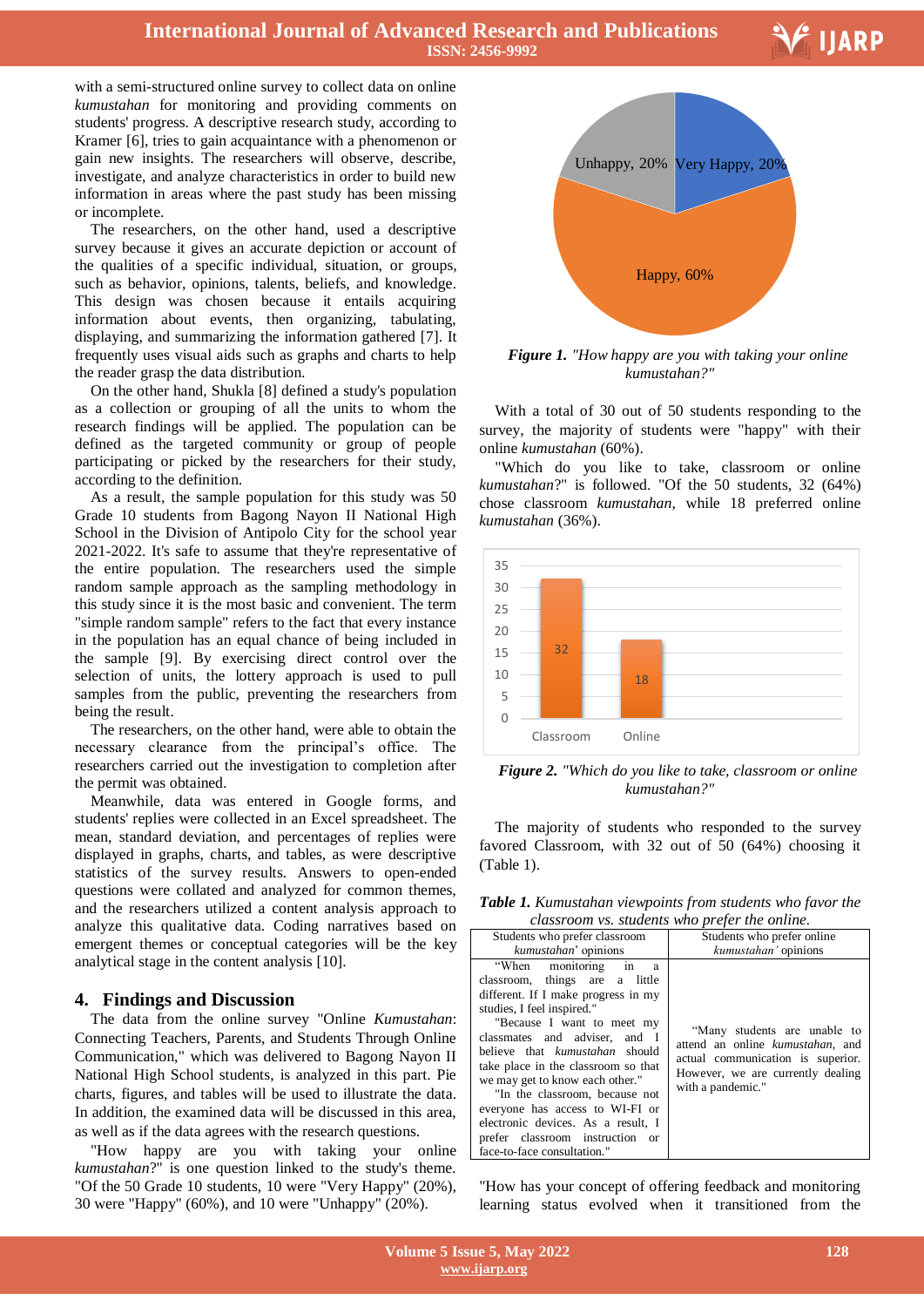

classroom to online *kumustahan*?" they ask. "Out of 50 Grade 10 students, 25 said, "It has improved" (50%), 21 said "It hasn't changed" (42%), and four said, "It has become worse" (8% ).



*Figure 3. "How has your concept of offering feedback and monitoring learning status evolved when it transitioned from the classroom to online kumustahan?"*

With a total of 25 out of 50 votes, the majority of students who responded to the survey said their comprehension of delivering feedback and evaluating their learning status has improved (50%).

"Has participating in the online discussion piqued your interest in participating in the *kumustahan*?" "Of the 50 students that voted, 42 voted yes (84%) and 8 voted no (16%).



*Figure 4. "Has participating in the online discussion piqued your interest in participating in the kumustahan?"*

The majority of students who responded to the study said that online conversation motivated them to engage in the *kumustahan*, with 42 out of 50 saying yes (84%). However, despite the fact that only three students are permitted, many students expressed an interest in participating, particularly those who had not previously experienced online *kumustahan.*

 *Table 2, on the other hand, summarizes the results for items answered using the Strongly Agree, Agree, Disagree, and Strongly Disagree scales.*

| Questions                                                                                                                                             | Scale                                                                         | $N = 50$                         | Percentage<br>$(\%)$     |
|-------------------------------------------------------------------------------------------------------------------------------------------------------|-------------------------------------------------------------------------------|----------------------------------|--------------------------|
| I believe that online<br>kumustahan has had a<br>negative impact on my<br>teacher's monitoring<br>and feedback.                                       | Strongly Agree<br>Agree<br><b>Disagree</b><br><b>Strongly Disagree</b>        | 6<br>12<br>25<br>7               | 12%<br>24%<br>50%<br>14% |
| Now that I'm doing<br>online kumustahan,<br>I'm aware that my<br>academic progress is<br>being tracked.                                               | Strongly Agree<br>Agree<br><b>Disagree</b><br><b>Strongly Disagree</b>        | 14<br>21<br>13<br>$\overline{c}$ | 28%<br>42%<br>26%<br>4%  |
| Because we do not<br>have a strong internet<br>connection,<br>participating in an<br>online kumustahan<br>has become more<br>difficult.               | Strongly Agree<br>Agree<br><b>Disagree</b><br><b>Strongly Disagree</b>        | 22<br>14<br>12<br>$\overline{2}$ | 44%<br>28%<br>24%<br>4%  |
| I'm feeling more<br>isolated now because<br>participation in an<br>online kumustahan is<br>limited, and not<br>everyone is allowed to<br>participate. | <b>Strongly Agree</b><br>Agree<br><i>Disagree</i><br><b>Strongly Disagree</b> | 20<br>15<br>13<br>$\overline{c}$ | 40%<br>30%<br>26%<br>4%  |
| Do you think Bagong<br>Nayon II National<br>High School has<br>successfully continued<br>its online<br>kumustahan?                                    | Strongly Agree<br>Agree<br><b>Disagree</b><br><b>Strongly Disagree</b>        | 11<br>25<br>11<br>3              | 22%<br>50%<br>22%<br>6%  |

"Do you think your well-being as a student has improved as a result of your experience?" follows. And, of the 50 Grade 10 students polled, 31 voted Yes (62%) and 19 voted No (38%).



*Figure 5. "Do you think your well-being as a student has improved as a result of your experience?"*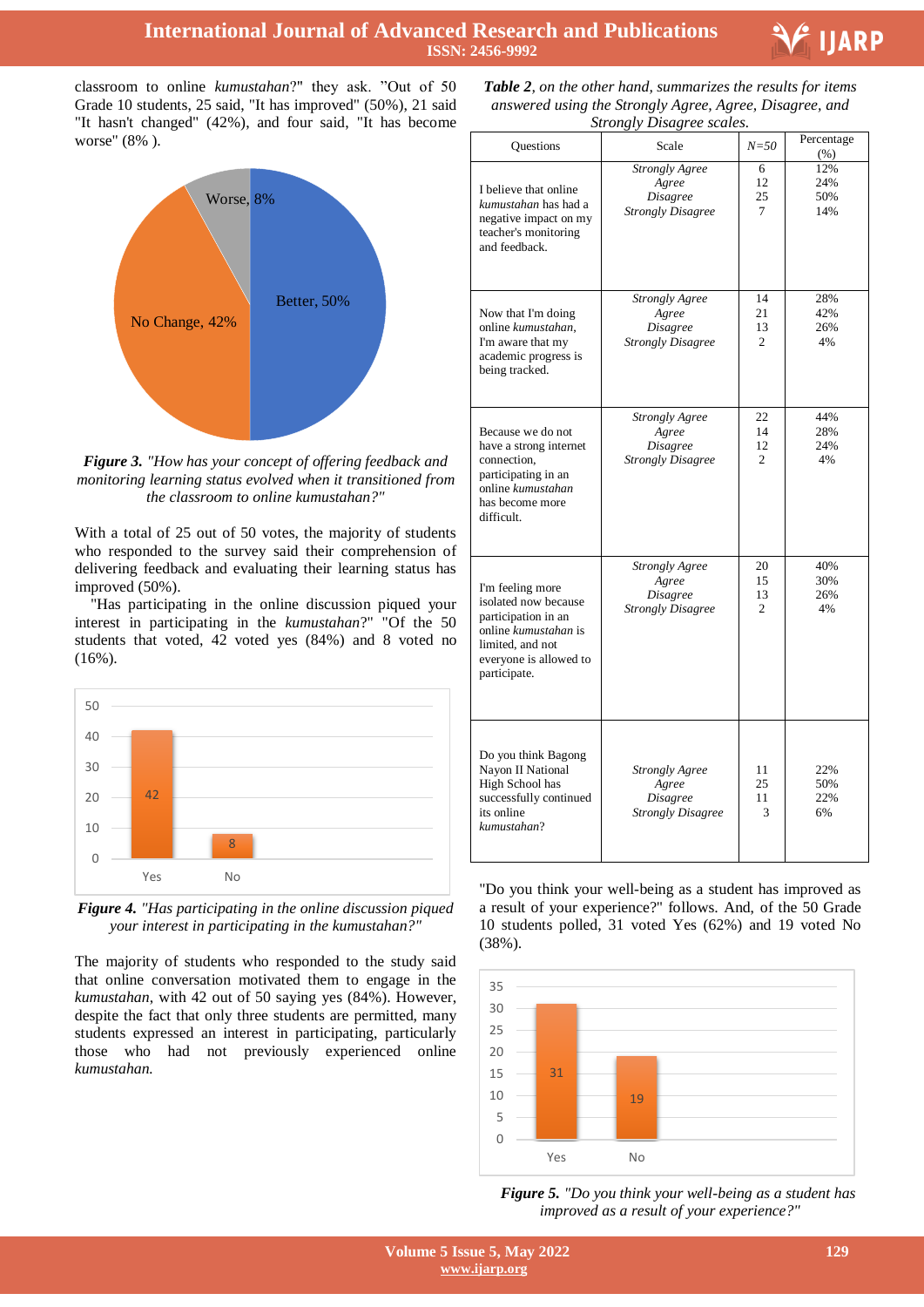

The majority of the students who responded to the survey said their well-being has improved, with 31 out of 50 saying yes (62%). Since the majority of students voted "Yes," here are some of the students' thoughts on the subject:

| Table 3. Students' perspectives on online kumustahan |
|------------------------------------------------------|
|------------------------------------------------------|

| Opinions of students who voted yes        | Opinions of students who voted no        |
|-------------------------------------------|------------------------------------------|
| "In my experience as a student, I         |                                          |
| can state that it has boosted and         |                                          |
| improved my learning skills               |                                          |
| because my teachers were able to          |                                          |
| hear and respond to my difficulties       |                                          |
| through the online <i>kumustahan</i> . As | "I'm not constantly online since I       |
| a result, my academic well-being          | don't always have a budget to load,      |
| has improved."                            | so it's difficult at times." I'm reading |
| "Because our lecturers watched            | the announcement in our group chat       |
| us using the online kumustahan, I         | a little late."                          |
| can do better on my modules."             |                                          |
| "I believe my well-being has              |                                          |
| improved as a result of<br>my             |                                          |
| increased maturity in<br>making           |                                          |
| decisions and my improved health."        |                                          |

"Do you believe your teachers are more cooperative and understanding of the issues we are now experiencing as students?" "Out of 50 Grade 10 students, 48 voted Yes (96%) and two voted No (4%).



*Figure 6. "Do you believe your teachers are more cooperative and understanding of the issues we are now experiencing as students?"*

The majority of students who responded to the survey said their teachers are more cooperative and understanding of the issues they are now facing, with 48 out of 50 saying yes (96%).

Finally, "How do you think monitoring and feedbacking of learning progress in an online communication through *kumustahan* may be improved?"

"I guess the teachers will advise how this learning progress will improve by hearing our thoughts," said the first student. "Other students agree that there is no need for change, and the monitoring so far is good." "The online monitoring should be done on a regular basis, not once every quarter, to monitor all students' learning status," the second student proposed. Another student added, "If students still have questions about their learning status, they can always contact their teachers through emails, texts, phone calls, or chat on their Facebook messenger."

According to the data presented and described above, while some students were content with taking their *kumustahan* online, the majority of students prefer to take their monitoring in a classroom. Half of the students also stated that their understanding of providing feedback and monitoring their learning status has improved as a result of most of the students who had previously participated in the

 online *kumustahan* hearing and responding to their issues and concerns about their modular distance learning experiences. Second, the majority of students feel that online *kumustahan* has a beneficial impact on teachers and students evaluating learning progress, especially because we are still in the midst of a pandemic. Given this situation, the student understands the need of conducting online *kumustahan* to track their academic progress, even if it is only used by a small number of students to engage in online conversation. Third, the majority of students say that participating in the online *kumustahan* is motivating. Their happiness has improved as a result of engaging in an online *kumustahan*. Students also think their teachers are more cooperative and understanding of their present problems. However, because we do not have a stable internet connection, students claimed that engaging in an online *kumustahan* has grown more difficult. They don't always have enough money to load their cell phones. Finally, many students today feel more isolated because participation in an online *kumustahan* is selective, and not all students are able to participate in the online conversation. As a result, not all students are able to express their concerns about their learning experiences and track their progress. It agrees with Saha et al. [11], who found that the most difficult aspects of any online platform during COVID-19 were the difficulties in doing practical work, the difficulty in monitoring students, and the lack of feedback.

#### **5. Conclusion**

To summarize, the study aimed to investigate the impact of online *kumustahan* as a communication platform in providing learners with monitoring and feedback on their learning progress in a modular distance learning mode. In addition, to evaluate and offer strategies to improve effective monitoring and feedbacking between Bagong Nayon II National High School teachers, parents, and students in online *kumustahan*. An online survey was issued to a random sample of 50 Grade 10 students from Bagong Nayon II National High School to collect the data. The examined data and information collected from the students all agree with the study's questions, as stated in the results above. The majority of students still prefer classroom monitoring to online *kumustahan* due to some issues they face when participating in online *kumustahan*, such as unstable internet connections and load budgets, decreased communication levels between teachers and students due to limited participants, and increased feelings of isolation due to the fact that not all students participate in online *kumustahan*. However, this study discovered that online *kumustahan* has a favorable impact on teachers and students evaluating learning progress.

During this time of the pandemic, it is critical to closely monitor students' learning progress in order to improve their learning experiences to a greater extent. This has a substantial impact on teaching techniques among teachers at Bagong Nayon II National High School and other schools throughout the Antipolo City Division. Despite the fact that we are currently on the cusp of a pandemic, it is highly suggested that teachers embrace technology-based monitoring in order to assist students in improving their learning experiences. This can also assist teachers in rethinking alternative approaches to monitoring and administering the process in order to improve students' learning experiences during the pandemic.